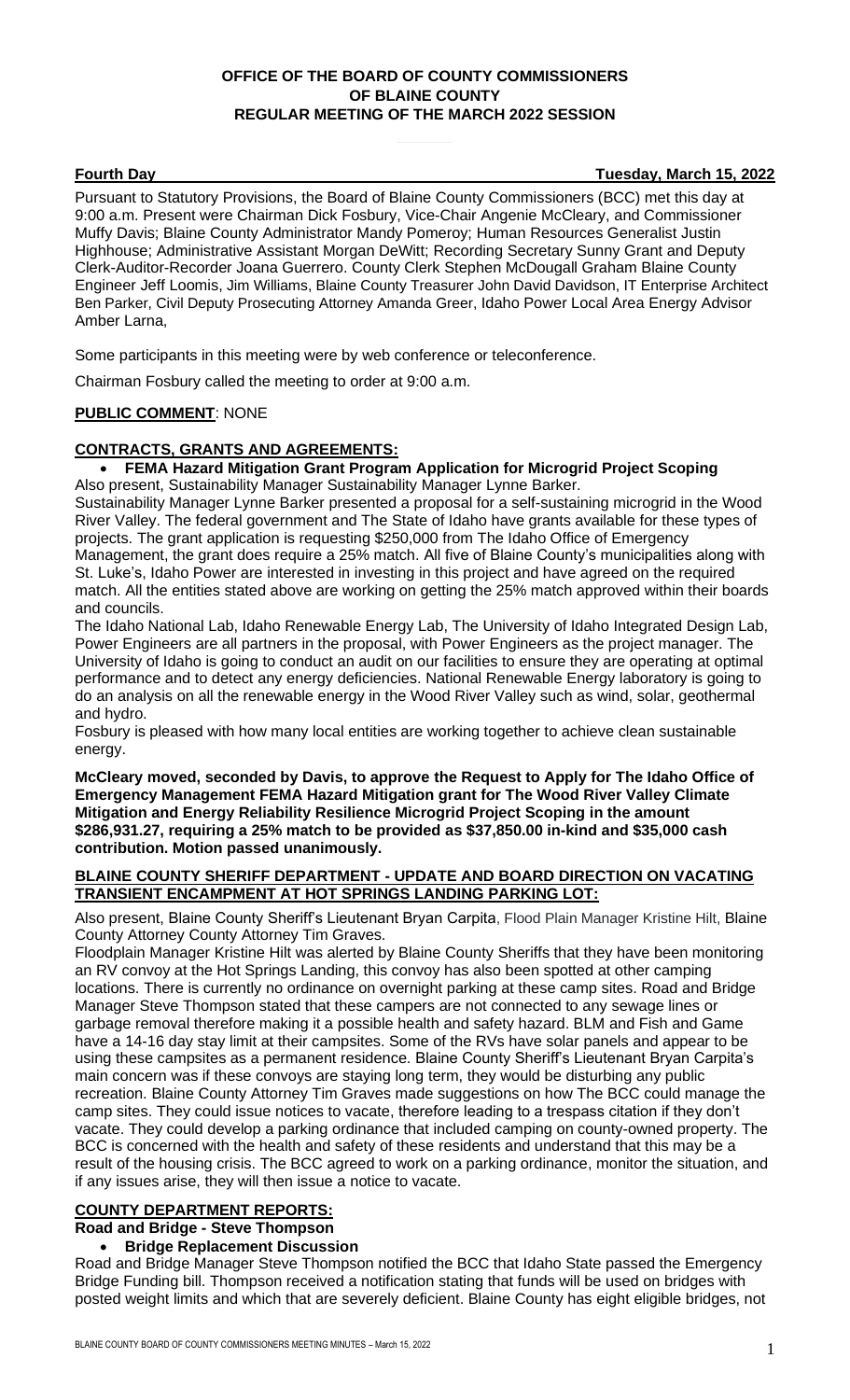including Kilpatrick bridge which is already funded for replacement. Thompson examined all the bridges and came up with the top 3 that are in most desperate need of restoration. They will start with The Little Wood Bridge by Carey on Muldoon Creek which has very high traffic. Second would be The High Five Canyon Road Bridge that was refurbished. Lastly, Muldoon Canyon Wood Bridge which has rotten beams. The BCC approved of the list of priority bridges and would like for the Road and Bridge department to begin restoration as soon as funds are available.

# • **Indian Creek Road Reconstruction**

Blaine County Engineer Jeff Loomis gave a presentation on the re-construction that will start on Buttercup Road and end at the Indian Creek Road cul-de-sac. They will be using any asphalt that is salvageable from the existing road. They are not going to extend the shoulders of the road they will be building on the already existing road. McCleary questioned if there would be any striping on the road? Thompson stated that this road will not be stripped except for the Indian Creek biking trails with indication stripes. Thompson has received bids from local contractors, and requested County Clerk Stephen McDougall Graham to broadcast that we are still accepting bids for this project. The timeline of this project will be determined by the contractor.

# • **Highway 75**

Planning & Zoning Commission had a hearing on the revision of the CUP for a FEDEX Distribution Center on Glendale Road. FEDEX consultants had to revise the traffic impact study based on the revised trip generated numbers. Blaine County and ITD have discussed how to improve that intersection at Glendale Road and Highway 75. Blaine County asked the FEDEX consultant if they could design an intersection improvement as part of their conditions of approval. The FEDEX consultants provided three alternatives of improvements at the intersection that are being evaluated.

## • **Transportation Update**

Jeff Loomis discussed with GIS that The Transportation Plan should be updated every five years. The GIS Department is eagerly working on this project although the beginning has been time consuming, once they have everything lined out it will be easier to do in the future.

## **BREAK**

## **Human Resources - Justin Highhouse**

## • **Safe Work Practices Policy Review**

Human Resources Generalist Justin Highhouse informed The BCC that The State of Idaho and local surrounding cities have revoked their mask mandates. Highhouse introduced an updated policy on the requirement of masks inside any Blaine County building. The new policy will be based on The South-Central Health District risk level evaluation. The COVID risk level will determine if Blaine County employees will be required to wear masks indoors. Therefore, if Blaine County is to go back to being in the high-risk zone, then masks will be required once again, but if Blaine County continues on the lowrisk zone, then masks will be optional. Blaine County still encourages for employees to wear masks but it is not a requirement. There will be no changes to the COVID sick leave policy at this time. Highhouse will send an email to all employees regarding the new policy and updates regarding risk levels.

## **Public Comment**

- Sunny Grant stated she will continue to wear a mask and would like for the COVID sick time to stay in place.
- Administrative Services Manager Mandy Pomeroy asked to update signage in buildings so there is no confusion.

#### **McCleary moved, seconded by Davis, to update Blaine County COVID-19 safe work practices as presented to the board. Motion passed unanimously.**

## **County Administrator - Mandy Pomeroy**

• Working on rescheduling The Ambulance District board meeting with stake holders.

• Clerk McDougall Graham and Pomeroy will be working on the budget development process. • The Clerk and Pomeroy have a rough ARPA calculation total. The BCC has awarded \$2.6 million dollars' worth of funding. That number does not include what has been allocated to community service organizations for this year and future years. It does include the \$1.5million of The Lost Revenue Budget.

# **COVID UPDATE, ACTION ITEMS**

## • **Blaine County COVID-19 Risk Level Plan**

Blaine County is currently in the "moderate level". The back log is down to 637 cases and 93 of those cases are Blaine County.

## • **Covid-19 Mayor's Meeting**

The next meeting is scheduled for March 16,2022

## • **Updates**

Fosbury received a request from Leslie Manookian President of Health Freedom Defense Fund asking if Fosbury would set up a public forum or debate between Manookian and The State Epidemiologist Dr. Christine Hahn. Manookian does not have the medical background or expertise on health policies in regards to a virus and is not a licensed medical expert. Mayor Neil Bradshaw believes it would be a good idea to have a public forum to discuss what worked and what didn't work during the pandemic. Fosbury agreed it would be a good idea to have a discussion about the practices and experience from the pandemic that is science-based.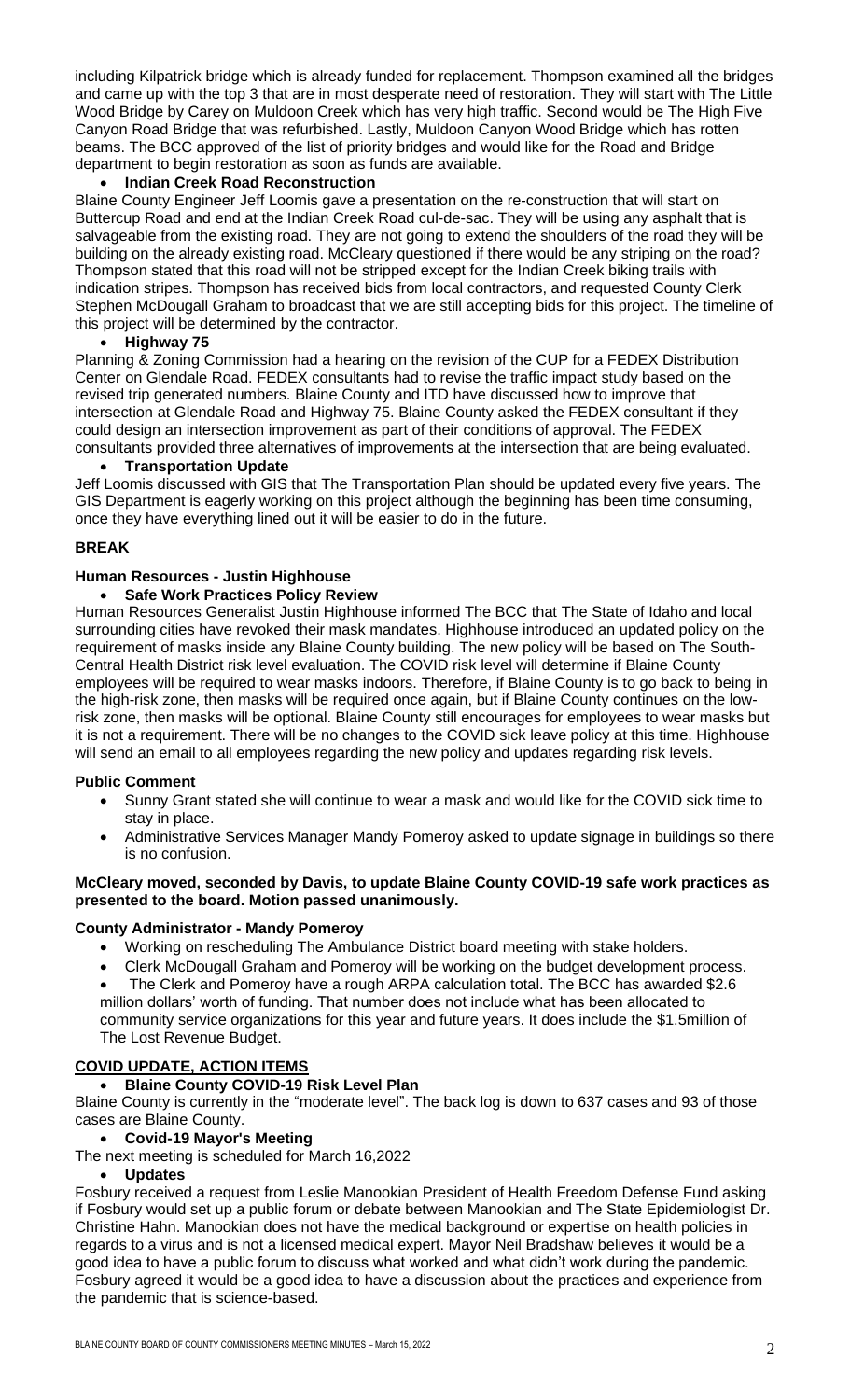# **BOARD of COUNTY COMMISSIONERS' REPORTS**

# • **Health Hero Award Nomination**

Also present, Stephanie Carlson

McCleary wants The BCC to nominate Terry O'Connell who has gone above and beyond to guide Blaine County, sounding towns and The South-Central Health District in regards to the pandemic. The BCC was in agreement about the nomination of Dr. O'Connell for Health Hero.

## **McCleary moved, seconded by Davis, to nominate Dr. Terry O'Connell for the Health Hero Award. Motion passed unanimously.**

# • **South Central Behavioral Health Board Meeting**

McCleary attended the meeting and they discussed access to treatment, stable housing, children's services, and what the board could realistically do to impact current issues in the region.

# • **Southern Idaho Solid Waste Strategic Planning Discussion**

Sustainability Manager Lynne Barker and Fosbury met with Southern Idaho Solid Waste Environmental Manager Nate Francisco and discussed revenue sources, improvements at the transfer station, upgrading equipment and maintaining equipment, and the growth of the recycling program and the impact it's had with in the district. Waste Characterization Report was discussed that helped identify items that can be diverted and processed locally at a lesser cost. Blaine County generates around \$2.5 million per year from tipping fees. The funds from tipping fees supports The Blaine County Recycling Program and the Solid Waste District for their services.

## **Ohio Gulch Transfer Station**

Blaine County has to fence and restrict public access points at the northeast canyon by The Ohio Gulch Transfer Station. Blaine County has to keep the public away from the transfer station for safety precautions.

# • **Housing Action Plan Update**

## **The Lift Tower Lodge**

The City of Ketchum started working on the sewer lines but the work is more extensive then anticipated. Fosbury is working with Blaine County House Authority to make the remaining units habitable for families or individuals in need of housing. BCHA has a great team of advisors to help with developing the lodge. The City of Ketchum has showed interested in acquiring The Lift Tower Lodge to add to the annexation.

## **Blaine County Housing Authority**

The board is still in need of an executive director. BCHA received a grant from The Spur Foundation to hire Agnew-Beck to aid in the strategic plan and manage the housing authority while they finalize their transition.

## **City of Hailey**

Fosbury and The City of Hailey Community Development Director Lisa Horowitz are looking at some vacant houses that may be refurbished for public housing. Fosbury has contacted homeowners regarding their vacant homes and the possibility of reconstructing the homes with the assistance of ARCH or BCHA.

# **City of Bellevue**

City of Bellevue is interested in annexation within the city and upgrading sewage water capacity.

## • **Correspondence**

The Mayor of Stanley Mayor Stephen Botti alerted McCleary that Custer County will be investing in the mitigation of the high-risk fire areas within Custer County and SNRA. The mayor asked if Blaine County would be interested in doing something similar in Blaine County. Fosbury offered to share resource and standards that Blaine County has adopted.

## • **Other**

## **Latin X Task Force**

The Task Force presented Dolores Huerta at the Limelight. She gave a great presentation and travelers from all over Idaho attended the presentation.

#### **Walker Gravel Highway**

Fosbury received a proposal from an agent to improve the intersection by Walker Sand and Gravel on highway 75. Fosbury referred the agent to County Land Use Director Tom Bergin to review the proposal with ITD. They will determine if there is a need to renovate that intersection.

## **CONSENT CALENDAR**

# • **Junior College Certificate of Residency forms**

College of Western Idaho, Fall 2021 - Spring 2022: Gabriel Reuben Leigh-Wagner and Dylan Prabowo.

North Idaho College, Fall 2021 - Spring 2022: Samantha D Ferguson.

• **Resolution 2022-05 Destruction of Election Records**

## **McCleary moved, seconded by Davis, to remove Resolution 2022-05 Resolution of Blaine County State of Idaho Authorizing Destruction of Election Records from the Consent Calendar. Motion passed unanimously.**